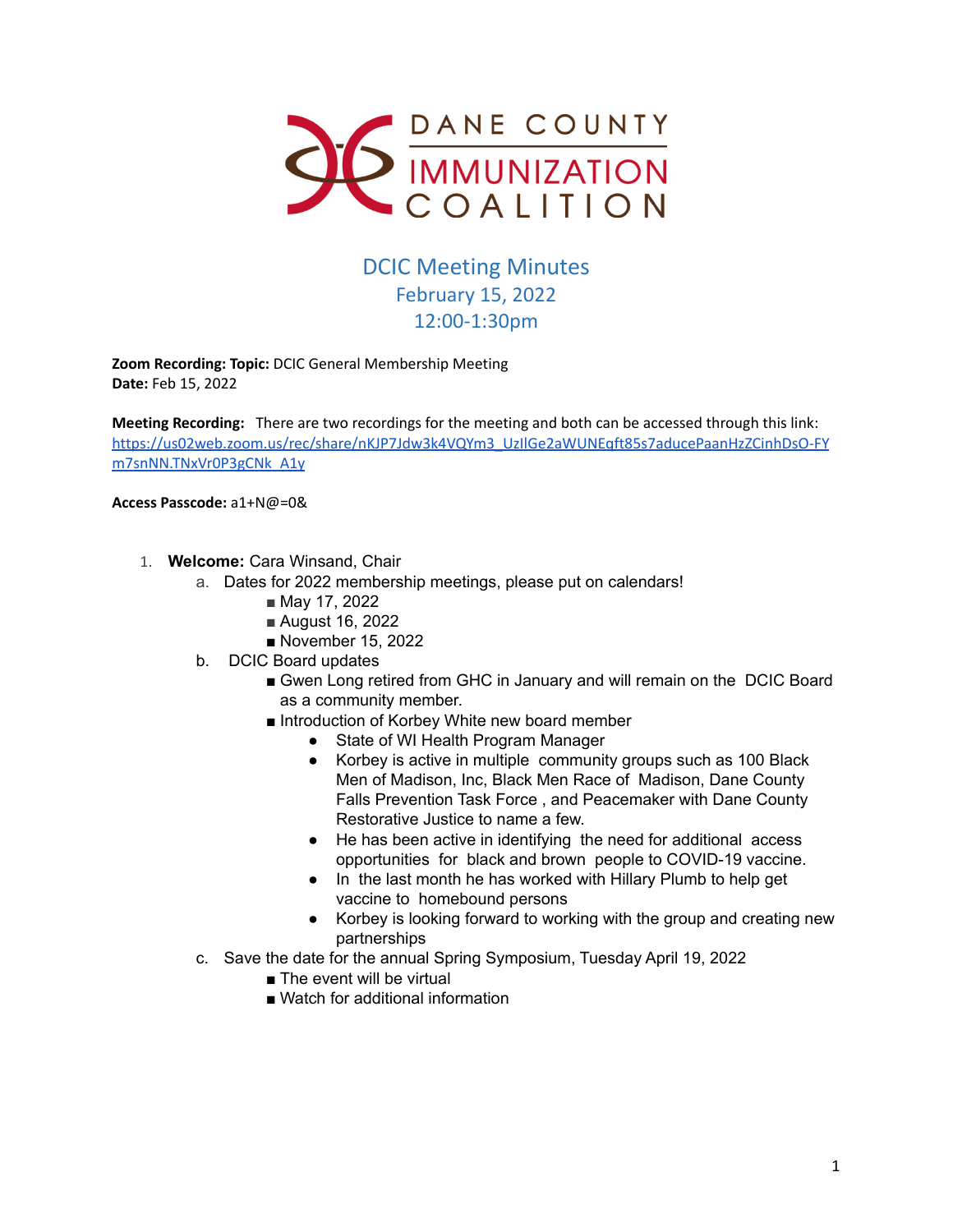- **2. Topics:** Hepatitis B , Herpes Zoster, and General Immunization Updates
	- a. Hepatitis B: Stephanie Campbell, PhD, Senior Regional Medical Director, Dynavax **Technologies** 
		- Recent ACIP vote added recommendations for hepatitis B vaccine:
			- 19 59, and 60+ with risk factors should be vaccinated
			- 60+ without risk may be vaccinated
		- 12 million American have been infected with Hepatitis B Virus (HBV), many are living with chronic infections
		- In the last several years there has been an increase in the number of HBV infections
		- There is no cure for Hepatitis B, but it is preventable
		- One of the barriers to getting adults vaccinated is getting individuals back to complete the series
		- Vaccine completion needs to be a focus and will require intentional implementation.
		- There is no current need for a booster for HepB. However, specific risk populations could be considered for additional doses.
	- b. Herpes Zoster: Wanda Conley, PharmD, BCPS, GSK
		- Varicella-Zoster Virus (VZV) stays dominant after the active infection or varicella vaccination is over and can develop Herpes Zoster (HZ)
		- The lifetime risk of shingles increases with age. Other conditions such as bone marrow or stem cell transplant, Hematologic malignancies, solid organ transplants and others can increase a person's risk for developing HZ
		- Major complications include postherpetic neuralgia, herpes zoster ophthalmicus, cardiovascular complications, scaring, nerve damage,hearing loss
		- HZ can have significant impact on quality of life during the course of the illness
		- ACIP recommendation update Two doses for RZV Shingrix for the prevention of herpes zoster and related complications in adults aged ≥ 19 years who are or will be immunodeficient or immunosuppressed because of disease or therapy.
	- c. Immunization Update: Jonathan Temte, MD, PhD, MS, UW Madison
		- ACIP was established in 1964 and ACIP was to provide advice and quidance to the Office of Secretary, DHHS and Director, CDC on most effective means to prevent vaccine preventable diseases.
		- Over the years this role has been clarified
		- ACIP Immunization Schedules is an example of work
		- ACIP is a Federal Advisory Committee and must follow the Federal Advisory Committee Act (FACA) and is required to provide relevant, objective advice and all meetings and documents are open to the public.
		- ACIP Work Groups review and prepare information for presentation to ACIP and work groups can be permanent or task specific
		- ACIP Steering Committee- refine policies and procedures, prioritize development of recommendations